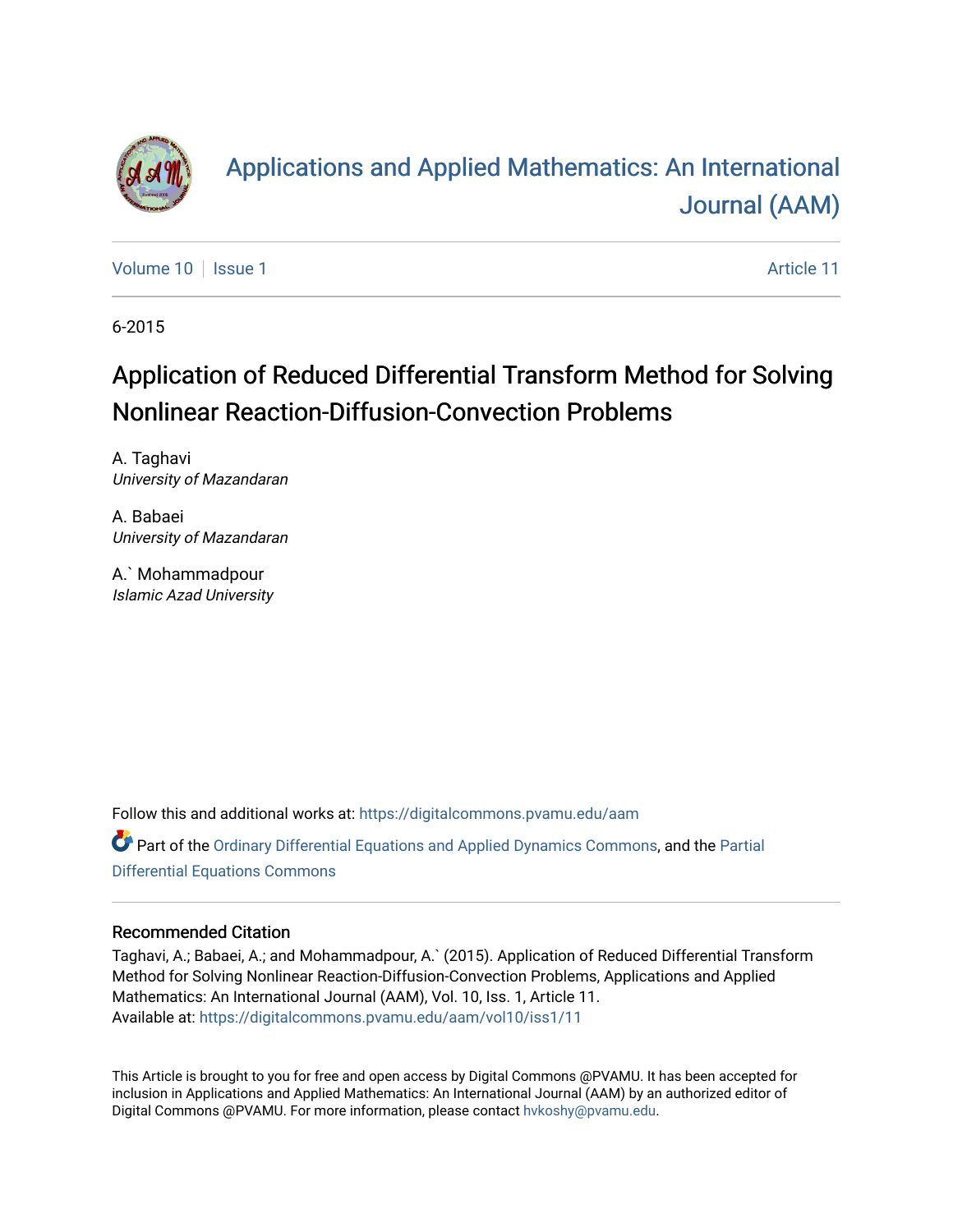

Available at http://pvamu.edu/aam Appl. Appl. Math. ISSN: 1932-9466 Vol. 10, Issue 1 (June 2015), pp. 162 – 170 Applications and Applied Mathematics: An International Journal (AAM)

## Application of Reduced Differential Transform Method for Solving Nonlinear Reaction-Diffusion-Convection Problems

A. Taghavi $^1$  , A. Babaei<sup>2</sup>, and A. Mohammadpour $^{1,3}$ 

<sup>1</sup>Department of Mathematics, University of Mazandaran, Babolsar, Iran taghavi@umz.ac.ir

&

 $2$ Department of Mathematics, University of Mazandaran, Babolsar, Iran babaei@umz.ac.ir

&

<sup>3</sup>Department of Mathematics, Babol Branch, Islamic Azad University, Babol, Iran a.mohammadpour@stu.umz.ac.ir

Received: July 20, 2014; Accepted: February 2, 2015

### Abstract

In this paper, Reduced differential transform method is presented for solving nonlinear reactiondiffusion-convection initial value problems. The methodology with some known techniques shows that the present approach is simple and effective.To show the efficiency of the present method, four interesting examples is given.

Keywords: Nonlinear reaction-diffusion-convection problems; reduced differential transform method

MSC 2010 No.: 34K17; 35G25

## 1. Introduction

Nonlinear reaction–diffusion–convection (RDC) equations of the form

$$
u_t = [(\sum_{i=0}^{l} a_i u^i) u_x]_x + [\sum_{i=0}^{p} b_i u^i]_x + [\sum_{i=0}^{r} c_i u^i], \tag{1}
$$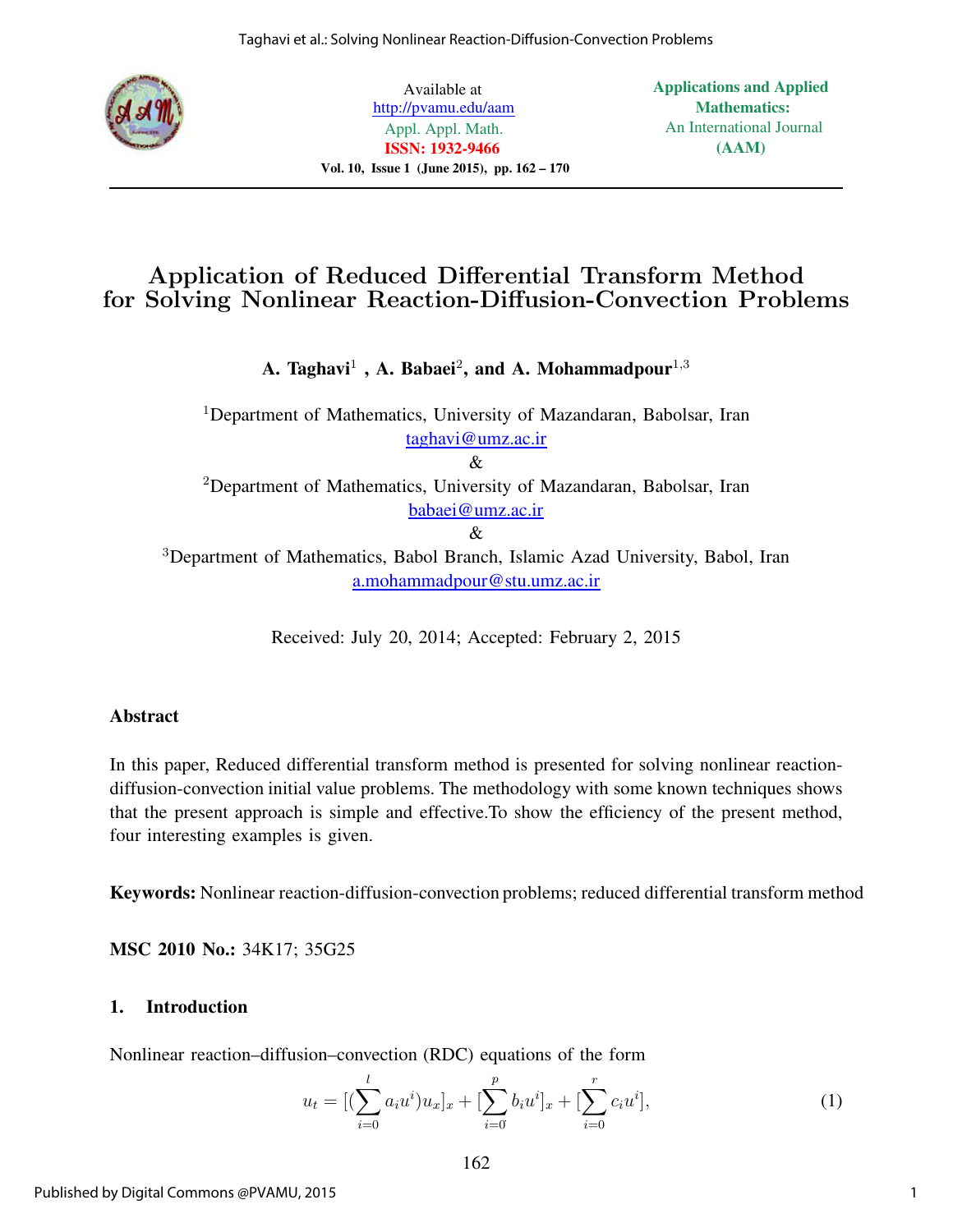AAM: Intern. J., Vol. 10, Issue 1 (June 2015) 163

where  $u = u(x, t)$  is unknown function, l, p, r are nonnegative integer constants and  $a_i$ ,  $b_i$ ,  $c_i$ are real constants, and the subscripts  $t$  and  $x$  denote derivatives with respect to these variables, generalizes a great number of the known nonlinear second-order equations describing various processes in biology (Murray, 1993). Actually nonlinear phenomena occurs in a wide range of apparently different contexts in nature, for instance biological, economical, chemical and physical systems (Ames, 1972; Vazquez, 2006; Murray, 1993; Murray, 1977; Witelski, 1997). There are well-known methods such as Lie and conditional symmetry methods, which successfully applied to construct exact solutions for a wide range of nonlinear equations (Bluman et al., 2010; Cherniha and Pliukhin, 2007; Cherniha, 1998). In this paper, the differential transformation method (Zhou, 1986; Arikoglu and Ozkol, 2008; Keskin and Oturanc, 2009; Jang et al., 2006; Kurnaz and Oturance, 2005) is applied to solve the nonlinear reaction–diffusion–convection equation (1) under initial condition

$$
u(x,0) = f(x). \tag{2}
$$

The given problem can be transformed into a recurrence relation, using differential transformation operations, which leads to a series solution.

#### 2. Reduced differential transform method

Consider a function of two variables  $u(x, t)$  which is analytic and suppose that it can be represented as a product of two single-variable functions, i.e.,  $u(x,t) = f(x)g(t)$ . Based on the properties of one dimensional differential transform, the function  $u(x, t)$  can be represented as follows:

$$
u(x,t) = \left(\sum_{i=0}^{\infty} F(i)x^{i}\right)\left(\sum_{j=0}^{\infty} G(j)t^{j}\right) = \sum_{k=0}^{\infty} U_{k}(x)t^{k},
$$

where  $U_k(x)$  is called t-dimensional spectrum function of  $u(x, t)$ . The basic definitions and operations of RDTM are reviewed as follows:

Definition 1: If function  $u(x, t)$  is analytic and differentiated continuosly with respect to time t and space  $x$  in the domain of interest, then let

$$
U_k(x) = \frac{1}{k!} \left[ \frac{\partial^k}{\partial t^k} u(x, t) \right]_{t=0},\tag{3}
$$

where the t-dimensional spectrum function  $U_k(x)$  is the transformed function. The differential inverse transform of  $U_k(x)$  is defined as follows:

$$
u(x,t) = \sum_{k=0}^{\infty} U_k(x)t^k.
$$
 (4)

Combining (3) and (4) gives that:

$$
u(x,t) = \sum_{k=0}^{\infty} \frac{1}{k!} \left[ \frac{\partial^k}{\partial t^k} u(x,t) \right]_{t=0} t^k.
$$
 (5)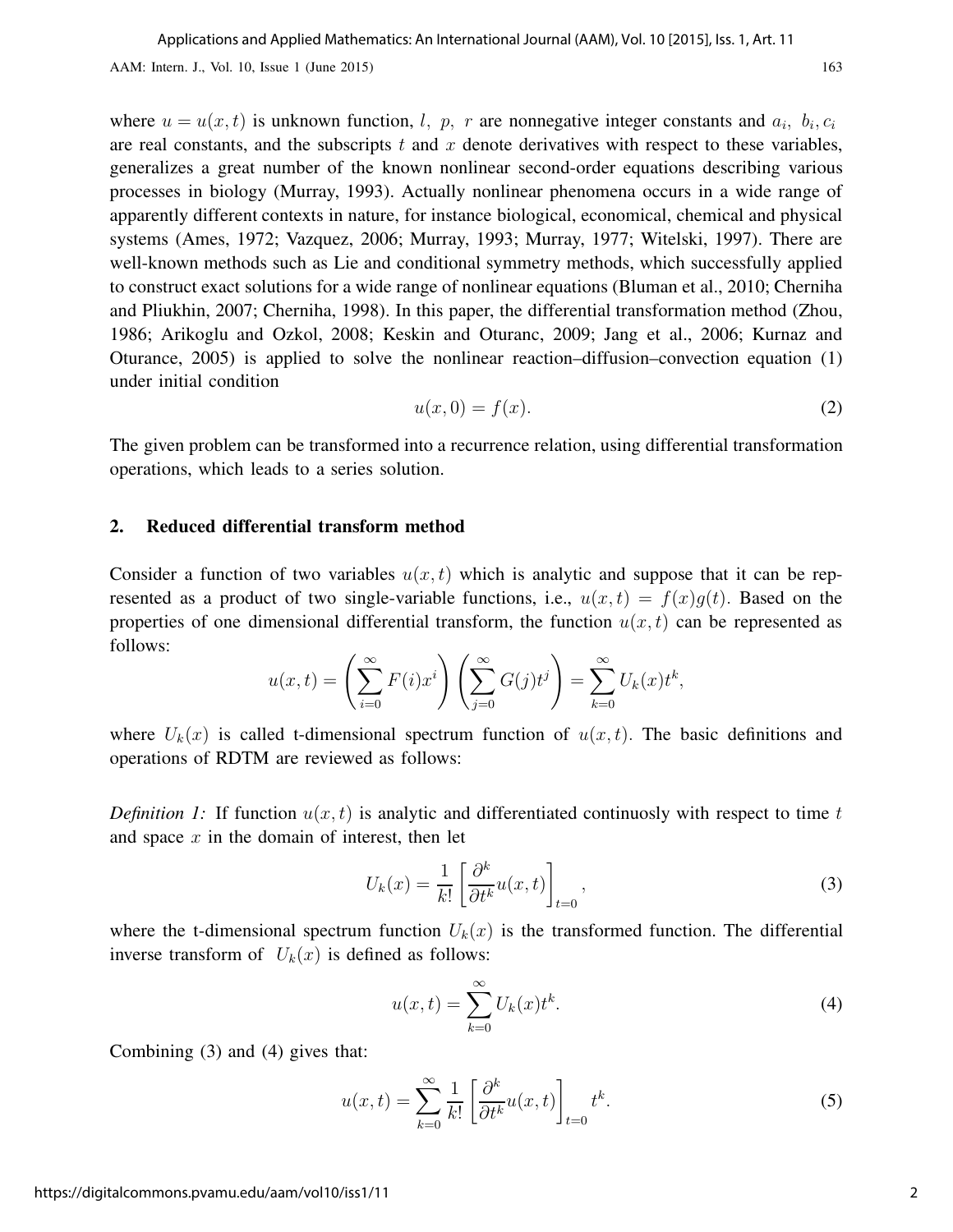In fact, above definition shows that, the concept of reduced differential transform is derived from the power series expansion (Keskin and Oturanc, 2009). For example, consider  $u(x,t) = e^{x+t}$ . This function can be written as

$$
u(x,t) = e^{x+t} = \underbrace{\left(1 + x + \frac{x^2}{2} + \cdots\right)}_{e^x} \underbrace{\left(1 + t + \frac{t^2}{2} + \cdots\right)}_{e^t} = \sum_{i=0}^{\infty} F(i)x^i \sum_{j=0}^{\infty} G(j)t^j
$$

otherwise,

$$
u(x,t) = e^{x+t} = e^x \underbrace{\left(1+t+\frac{t^2}{2}+\cdots\right)}_{e^t}
$$
  
=  $e^x + e^x t + \frac{e^x t^2}{2} + \cdots = \sum_{k=0}^{\infty} \underbrace{\frac{e^x}{k!}}_{U_k(x)} t^k = \sum_{k=0}^{\infty} U_k(x) t^k.$ 

For more clarification, suppose that we have a nonlinear partial differential equation as

$$
Lu(x,t) + Ru(x,t) + Nu(x,t) = g(x,t),
$$

with initial condition

$$
u(x,0) = f(x),
$$

where  $L = \frac{\partial}{\partial t}$ , R is a linear operator which has partial derivatives,  $Nu(x, t)$  is a nonlinear term and  $g(x, t)$  is an inhomogeneous term.

According to the RDTM and (T1-T10) of bellow, we can construct the following iteration formula:

$$
(k+1)U_{k+1}(x) = G_k(x) - RU_k(x) - NU_k(x),
$$
\n(6)

where  $U_k(x)$ ,  $RU_k(x)$ ,  $NU_k(x)$  and  $G_k(x)$  are the transformations of the functions  $Lu(x, t)$ ,  $Ru(x, t), Nu(x, t)$  and  $g(x, t)$ . From initial condition  $u(x, 0) = f(x)$ , we write

$$
U_0(x) = f(x). \tag{7}
$$

Substituting (7) into (6) and A straightforward iterative calculation, gives the  $U_k(x)$  values for  $k =$ 1, 2, ..., *n*. Then the inverse transformation of the  ${U_k(x)}_{k=0}^n$  gives the approximation solutoin as:

$$
\widetilde{u}_n(x,t) = \sum_{k=0}^n U_k(x)t^k
$$
\n(8)

where n is order of approximation solution. Therefore, the exact solutoin is given by:

$$
u(x,t) = \lim_{n \to \infty} \widetilde{u}_n(x,t).
$$
 (9)

The fundamental operations of reduced differential transform are listed in below.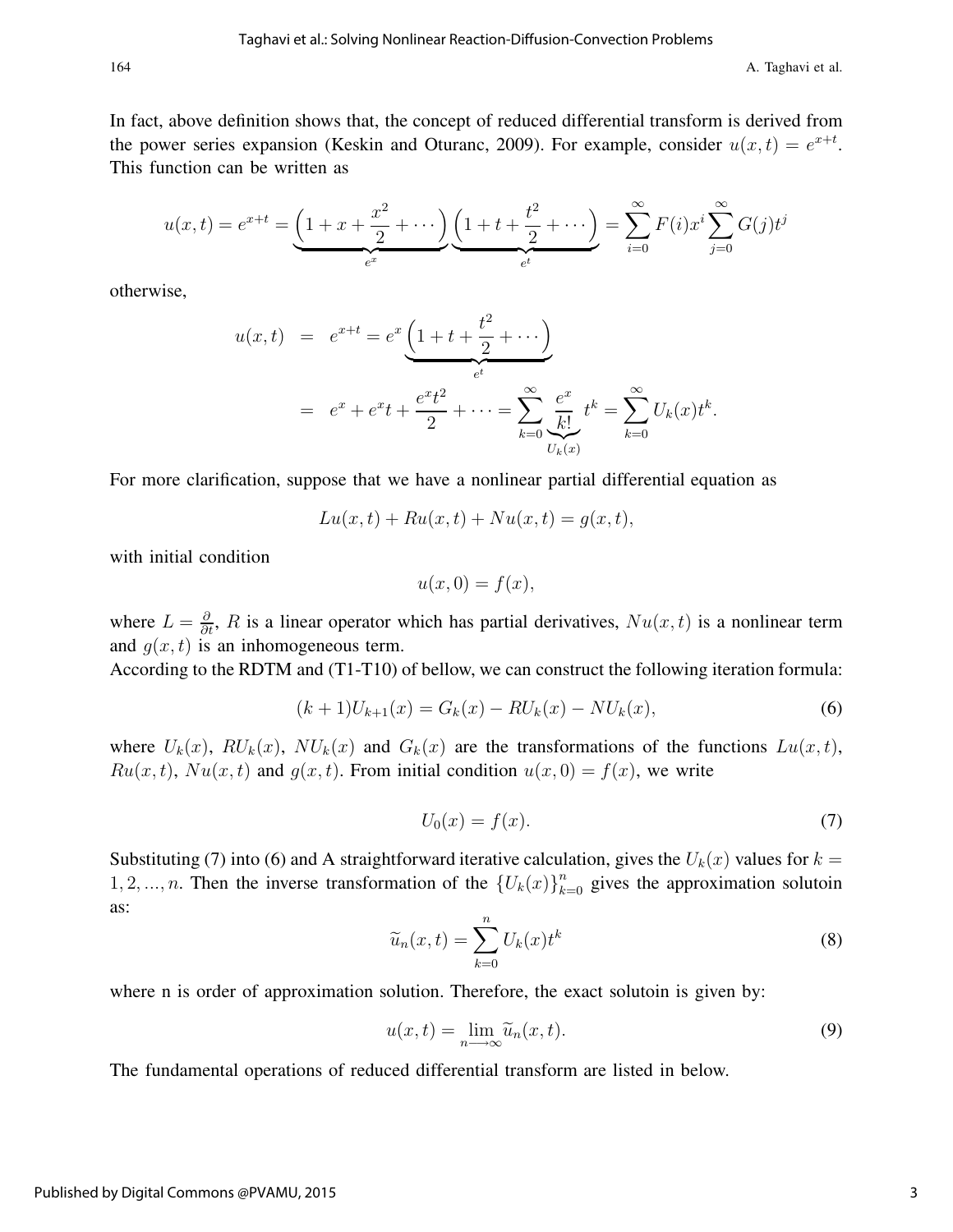AAM: Intern. J., Vol. 10, Issue 1 (June 2015) 165 Applications and Applied Mathematics: An International Journal (AAM), Vol. 10 [2015], Iss. 1, Art. 11

| <b>Function Form</b>                                 | <b>Transformed Form</b>                                                             |
|------------------------------------------------------|-------------------------------------------------------------------------------------|
| u(x,t)                                               | $U_k(x) = \frac{1}{k!} \left  \frac{\partial^k}{\partial t^k} u(x,t) \right _{t=0}$ |
| $T1: u(x,t) = c$ (c is a constant)                   | $U_k(x) = \delta(k) = \begin{cases} 1 & k=0 \\ 0 & k \neq 0 \end{cases}$            |
| $T2: u(x,t) = v(x,t) + w(x,t)$                       | $U_k(x) = V_k(x) + W_k(x)$                                                          |
| $T3: u(x,t) = cv(x,t)$                               | $U_k(x) = cV_k(x)$ (c is a constant)                                                |
| $T4: u(x,t) = v(x,t)w(x,t)$                          | $U_k(x) = \sum_{k=1}^{k} V_{k_1}(x) W_{k-k_1}(x)$                                   |
| $T5: u(x,t) = x^m t^n$                               | $U_k(x) = x^m \delta(k-n) = \begin{cases} x^m & k=n \\ 0 & k \neq n \end{cases}$    |
| $T6: u(x,t) = x^m t^n v(x,t)$                        | $U_k(x) = x^m V_{k-n}(x)$                                                           |
| $T7: u(x,t) = \frac{\partial}{\partial t}v(x,t)$     | $U_k(x) = (k+1)V_{k+1}(x)$                                                          |
| $T8: u(x,t) = \frac{\partial^m}{\partial x^m}v(x,t)$ | $U_k(x) = \frac{\partial^m}{\partial x^m} V_k(x).$                                  |

Also

T9: if  $u(x,t) = v_1(x,t)v_2(x,t)...v_{m-1}(x,t)v_m(x,t)$ , then

$$
U_k(x) = \sum_{k_{m-1}=0}^k \sum_{k_{m-2}=0}^{k_{m-1}} \cdots \sum_{k_2=0}^{k_3} \sum_{k_1=0}^{k_2} (V_1)_{k_1} (V_2)_{k_2-k_1} \cdots (V_{m-1})_{k_{m-1}-k_{m-2}} (V_m)_{k-k_{m-1}}.
$$

And finally T10: if  $u(x,t) = v^m(x,t) \frac{\partial}{\partial x} w(x,t)$ , then

$$
U_k(x) = \sum_{k_m=0}^k \sum_{k_{m-1}=0}^{k_m} \cdots \sum_{k_2=0}^{k_3} \sum_{k_1=0}^{k_2} \frac{\partial}{\partial x} W_{k_1} V_{k_2-k_1} V_{k_3-k_2} \cdots V_{k_{m-1}-k_{m-2}} V_{k-k_{m-1}}.
$$

### 3. Application of reduced differential transform method

According to the RDTM and (T1-T10), we can construct the following iteration for the Eq.(1)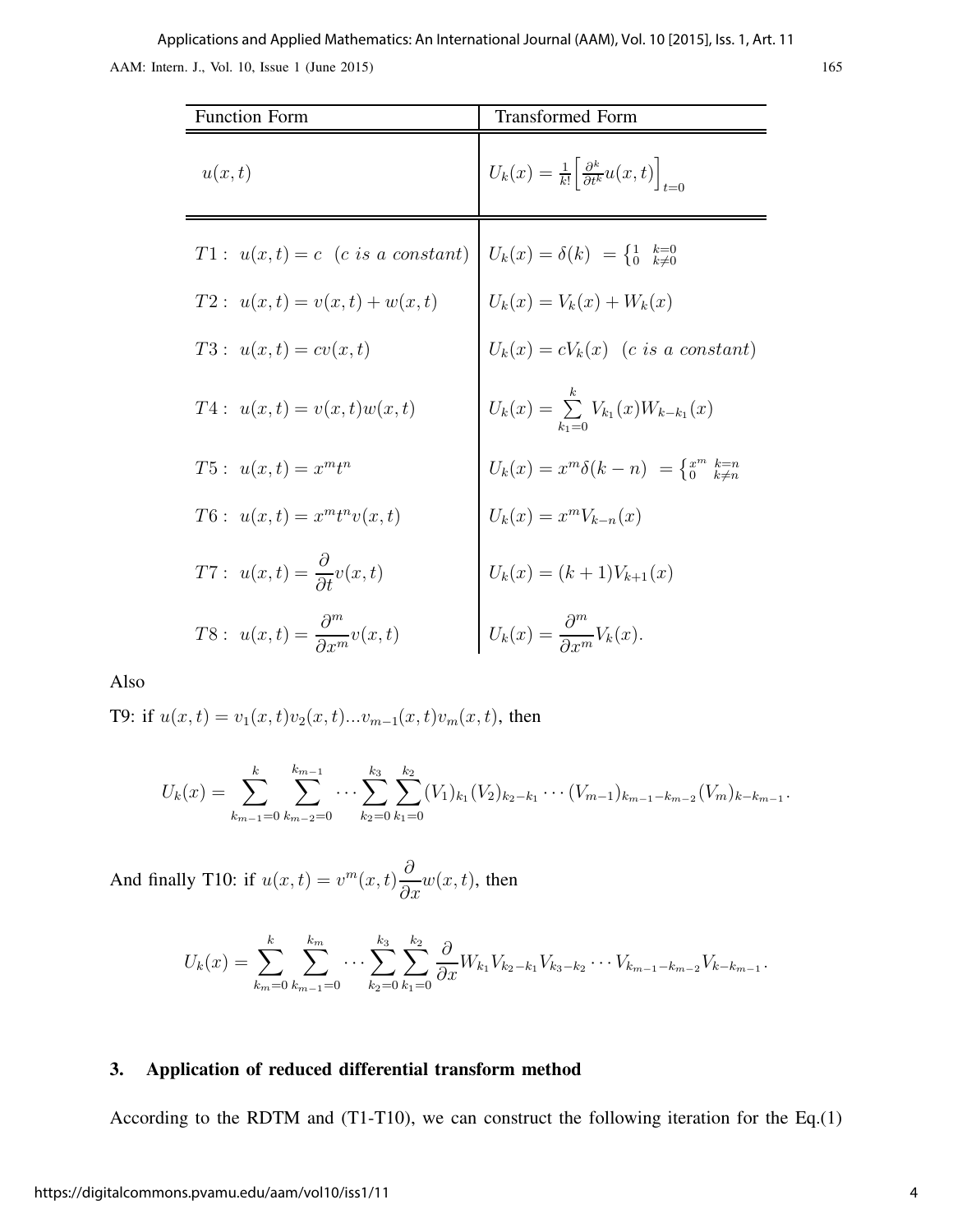166 **A.** Taghavi et al.

as:

$$
(k+1)U_{k+1}(x) = \frac{\partial}{\partial x} [a_0 \frac{\partial}{\partial x} U_k(x) + a_1 \sum_{k_1=0}^k \frac{\partial}{\partial x} U_{k_1}(x) U_{k-k_1}(x)
$$
  
\n
$$
+ a_2 \sum_{k_2=0}^k \sum_{k_1=0}^{k_2} \frac{\partial}{\partial x} U_{k_1}(x) U_{k_2-k_1}(x) U_{k-k_2}(x) + \cdots
$$
  
\n
$$
+ a_l \sum_{k_l=0}^k \sum_{k_{l-1}=0}^{k_l} \sum_{k_{l-2}=0}^{k_{l-1}} \cdots \sum_{k_2=0}^{k_3} \sum_{k_1=0}^{k_2} \frac{\partial}{\partial x} U_{k_1}(x) U_{k_2-k_1}(x) U_{k_3-k_2}(x) \cdots
$$
  
\n
$$
U_{k_l-k_{l-1}}(x) U_{k-k_l}(x)]
$$
  
\n
$$
+ \frac{\partial}{\partial x} [b_0 + b_1 U_k(x) + b_2 \sum_{k_1=0}^k U_{k_1}(x) U_{k-k_1}(x) + \cdots
$$
  
\n
$$
+ b_p \sum_{k_{p-1}=0}^k \sum_{k_{p-2}=0}^{k_{p-1}} \cdots \sum_{k_2=0}^{k_3} \sum_{k_{1=0}}^{k_2} U_{k_1}(x) U_{k_2-k_1}(x) U_{k_3-k_2}(x) \cdots
$$
  
\n
$$
U_{k_{p-1}-k_{p-2}}(x) U_{k-k_{p-1}}(x)]
$$
  
\n
$$
+ [c_0 + c_1 U_k(x) + c_2 \sum_{k_1=0}^k U_{k_1}(x) U_{k-k_1}(x) + \cdots
$$
  
\n
$$
+ c_r \sum_{k_{r-1}=0}^k \sum_{k_{r-2}=0}^{k_{r-1}} \cdots \sum_{k_2=0}^{k_3} \sum_{k_{1=0}}^{k_2} U_{k_1}(x) U_{k_2-k_1}(x) U_{k_3-k_2}(x) \cdots
$$
  
\n
$$
U_{k_{r-1}-k_{r-2}}(x) U_{k-k_{r-1}}(x)].
$$

From the initial condition (2), we can get the  $U_0(x)$  and afterwards the  $U_k(x)$  values. Then the inverse transformation of the set of values  ${U_k(x)}_{k=0}^n$  gives approximation solution as:

$$
\widetilde{u}_n(x,t) = \sum_{k=0}^n U_k(x)t^k
$$

where  $n$  is order of approximation solution. Therefore, the exact solution of problem is given by

$$
u(x,t) = \lim_{n \to \infty} \widetilde{u}_n(x,t).
$$

We apply this method for solving the examples which have solved by the other methods.

Example 1. In this example, we will consider the following initial value nonlinear problem (Shidfar et al., 2011; Cherniha and Pliukhin, 2007; Duangpithak and Torvattanabun, 2012)

$$
\begin{cases} \frac{\partial u}{\partial t} = \frac{\partial}{\partial x} \left( u \frac{\partial u}{\partial x} \right) + 3u \frac{\partial u}{\partial x} + 2(u - u^2), \\ u(x, 0) = 2\sqrt{e^x - e^{-4x}}, \ -\infty < x < +\infty, \end{cases} \tag{10}
$$

with the exact solution  $u(x,t) = 2e^{2t}\sqrt{e^x - e^{-4x}}$ .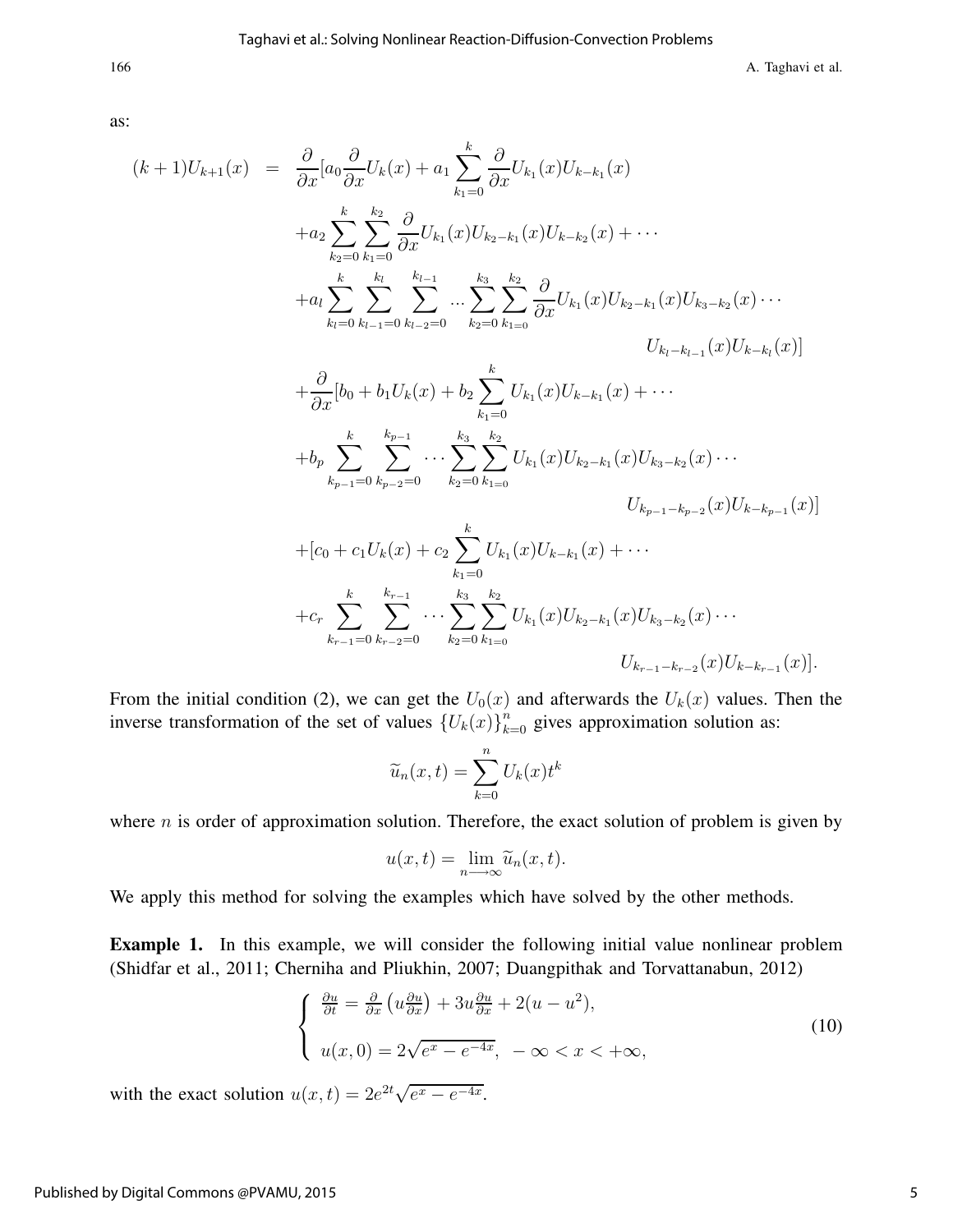AAM: Intern. J., Vol. 10, Issue 1 (June 2015) 167

By using the basic properties of the reduced differential transform and formulas (T1-T10), we can find transformed form of Equation (10) as:

$$
(k+1)U_{k+1}(x) = \frac{\partial}{\partial x} \sum_{k_1=0}^{k} \frac{\partial}{\partial x} U_{k_1}(x) U_{k-k_1}(x) + 3 \sum_{k_1=0}^{k} \frac{\partial}{\partial x} U_{k_1}(x) U_{k-k_1}(x) + 2U_k(x) - 2 \sum_{k_1=0}^{k} U_{k_1}(x) U_{k-k_1}(x).
$$
\n(11)

Initial condition  $u(x, 0) = 2\sqrt{e^x - e^{-4x}}$  gives:

$$
U_0(x) = 2\sqrt{e^x - e^{-4x}}
$$
\n(12)

After substituting (12) into (11), we obtain the next terms of  $U_k(x)$  as:

$$
U_1(x) = 4\sqrt{-e^{-4x} + e^x}, U_2(x) = 4\sqrt{-e^{-4x} + e^x},
$$
  

$$
U_3(x) = \frac{8}{3}\sqrt{-e^{-4x} + e^x}, \dots, U_k(x) = \frac{(2)^{k+1}}{k!}\sqrt{-e^{-4x} + e^x}
$$

and the approximation solutoin as:

$$
\widetilde{u}_n(x,t) = \sum_{k=0}^n \frac{(2)^{k+1}}{k!} \sqrt{-e^{-4x} + e^x} \ t^k = 2\sqrt{-e^{-4x} + e^x} \sum_{k=0}^n \frac{(2t)^k}{k!}.
$$
 (13)

At last, we get the following exact solution :

$$
u(x,t) = \lim_{n \to \infty} \widetilde{u}_n(x,t) = 2 e^{2t} \sqrt{-e^{-4x} + e^x}
$$

Example 2. Let us consider the following reaction-diffusion equation with exponential nonlinearities (Shidfar et al., 2011; ?)

$$
\begin{cases} \frac{\partial u}{\partial t} = \frac{\partial}{\partial x} \left( \exp(u) \frac{\partial u}{\partial x} \right) + \exp(-u) + 1 - \exp(u), \\ u(x, 0) = \ln \left( \frac{1}{2} + 2 \cosh(x) \right), \ -\infty < x < +\infty, \end{cases} \tag{14}
$$

with the exact solution  $u(x,t) = \ln\left(\left(\frac{1}{2} + \frac{\sqrt{5}}{2}\right)\right)$  $\frac{\sqrt{5}}{2}$  tanh $\left(\frac{\sqrt{5}t}{2}\right)$  $\frac{\sqrt{5}t}{2}$  +  $\left(\frac{1}{\cosh(\frac{\sqrt{5}t}{2})}\right)$   $\left(e^{(\frac{t}{2}-x)}+e^{(\frac{t}{2}+x)}\right)$  $\lambda$ . By using the transformation  $v = exp(u)$ , the problem (14) becomes

$$
\begin{cases} \frac{\partial v}{\partial t} = v \frac{\partial^2 v}{\partial x^2} + 1 + v - v^2, \\ v(x, 0) = \frac{1}{2} + 2 \cosh(x), & -\infty < x < +\infty. \end{cases} \tag{15}
$$

Taking reduced differential transform of Problem (15), the following are obtained:

$$
(k+1)V_{k+1}(x) = \sum_{k_1=0}^{k} \frac{\partial^2}{\partial x^2} V_{k_1}(x) V_{k-k_1}(x)
$$

$$
+ \delta(k) + V_k(x) - \sum_{k_1=0}^{k} V_{k_1}(x) V_{k-k_1}(x), \qquad (16)
$$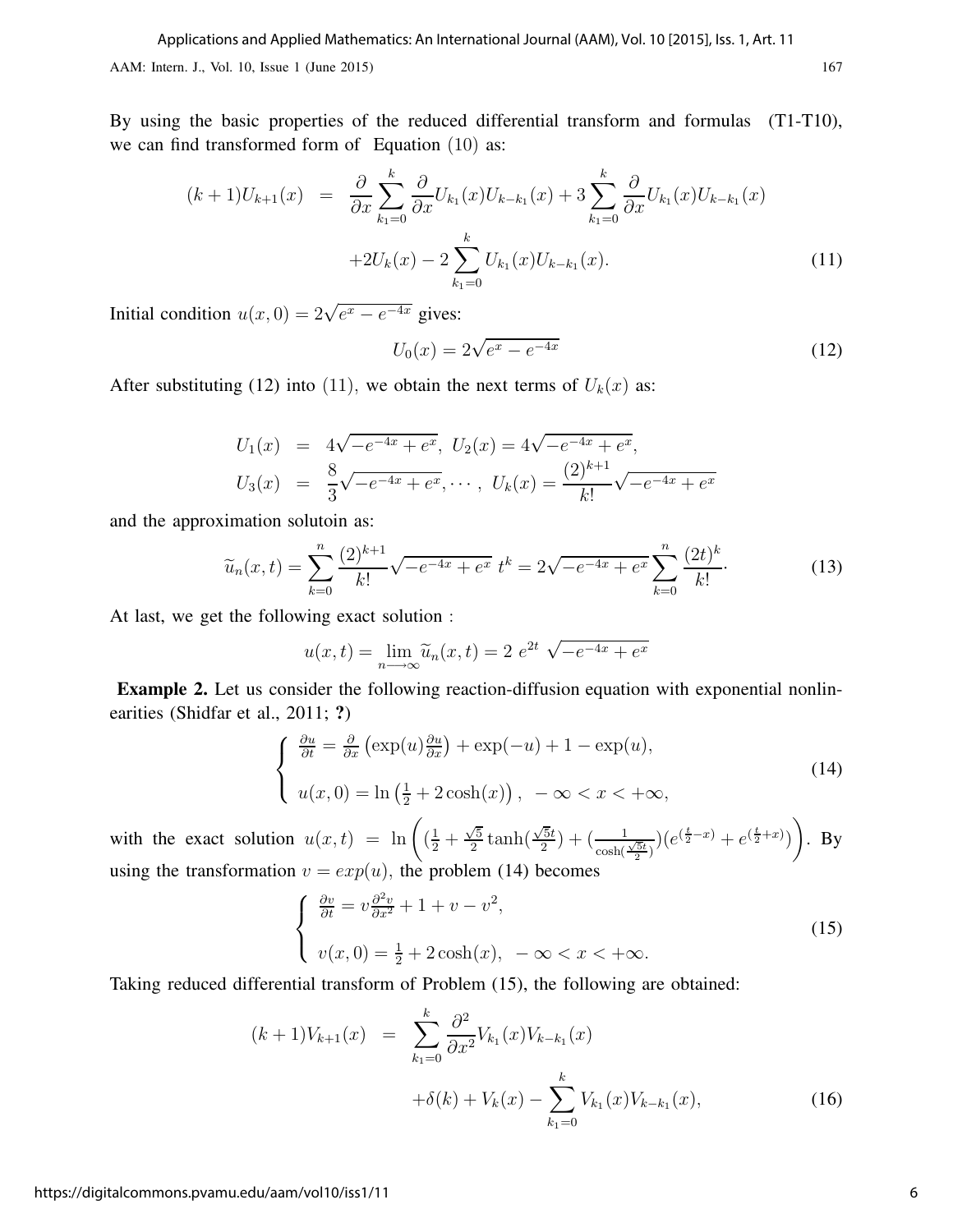168 **A. Taghavi et al.** 

and

$$
V_0(x) = \frac{1}{2} + 2\cosh(x). \tag{17}
$$

By using the recurrence relation (16) and the transformed initial condition (17), we obtain the following terms of  $V_k(x)$ :

$$
V_1(x) = -\frac{5}{4} - \cosh(x), V_2(x) = \frac{1}{2}\cosh(x)(3 + 4\cosh(x)),
$$
  
\n
$$
V_3(x) = \frac{1}{4}(-81 - 116\cosh(x) - 56\cosh(2x) - 16\cosh(3x))
$$
  
\n
$$
V_4(x) = \frac{1}{48}(85 + 165\cosh(x) + 89\cosh(2x) + 32\cosh(3x) + 4\cosh(4x))
$$
  
\n
$$
V_5(x) = \frac{1}{480}(-1331 - 2234\cosh(x) - 1366\cosh(2x))
$$
  
\n
$$
-626\cosh(3x) - 160\cosh(4x) - 8\cosh(5x)) + \cdots
$$

For instance the inverse transformation of the set of values  $\{V_k(x)\}_{k=0}^5$ , gives approximation solution as:

$$
\widetilde{v}_5(x,t) = \sum_{k=0}^{5} V_k(x)t^k = \frac{1}{480}(-1331 - 2234\cosh(x) \n-1366\cosh(2x) - 626\cosh(3x) - 160\cosh(4x) - 8\cosh(5x))t^5 \n+ \frac{1}{48}(85 + 165\cosh(x) + 89\cosh(2x) + 32\cosh(3x) + 4\cosh(4x))t^4 \n+ \frac{1}{4}(-81 - 116\cosh(x) - 56\cosh(2x) - 16\cosh(3x))t^3 \n+ \frac{1}{2}\cosh(x)(3 + 4\cosh(x))t^2 - (\frac{5}{4} + \cosh(x))t + \frac{1}{2} + 2\cosh(x).
$$
\n(18)

We indicated the approximation solution  $u_{50}(x, t)$  and the exact solution of the problem in the Figure 1.

The cpu time (on a pc with core 2 duo processor) for obtaining the approximate solution  $u_{50}(x, t)$ was 0.78 s. A comparison between the relative error of this approximate solution and the relative error of approximate solution which was obtained by using homotopy analysis method (HAM) (Shidfar et al., 2011) has shown in figure 2. The cpu time (on the similar system) for the HAM method was 26.84 s. Thus the time needed using the RDTM is very very shorter than using the HAM.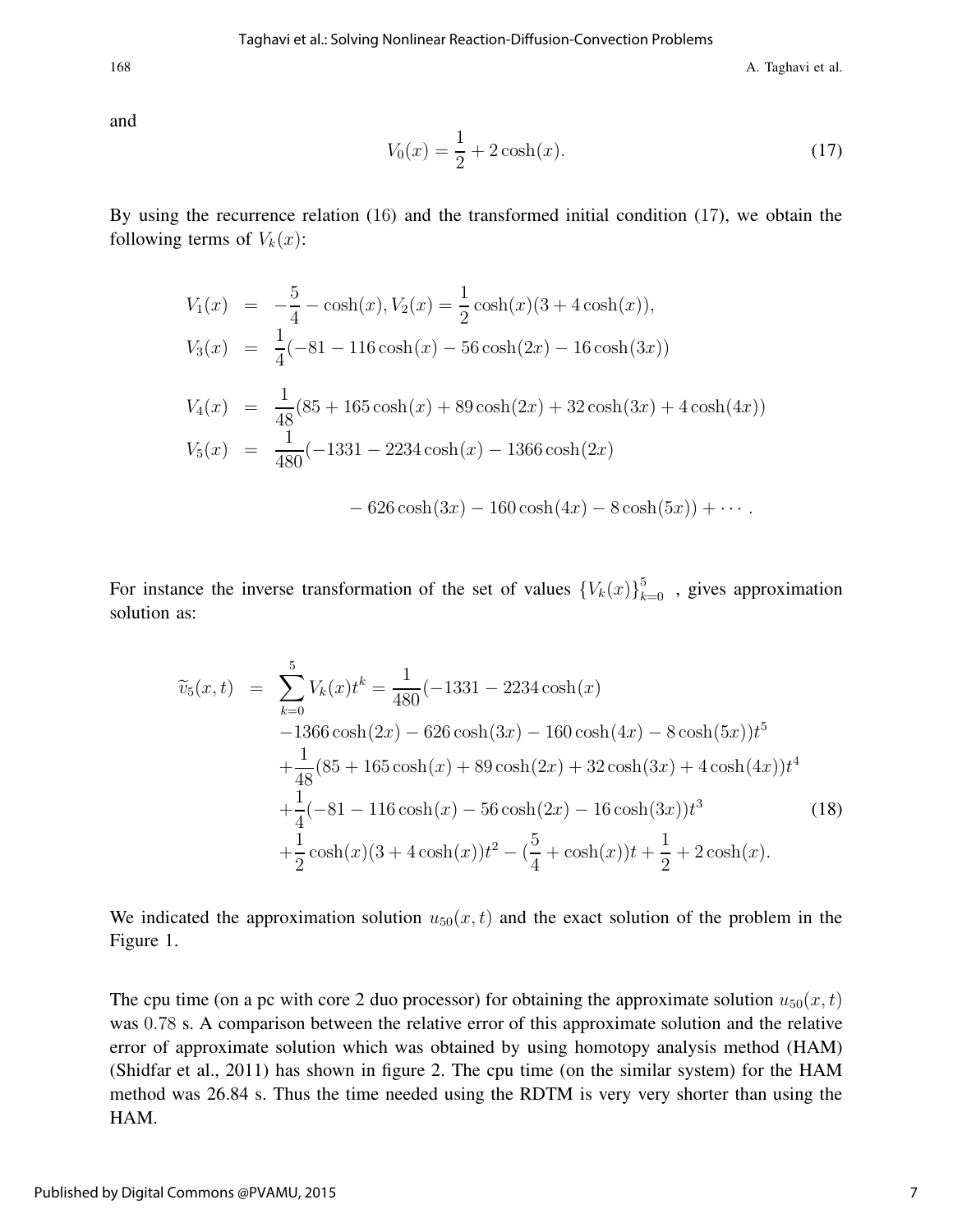

Fig. 1: The approximation solution  $u_{50}(x, t)$  and the exact solution of the example 2.



Fig. 2: Comparison between the relative errors of the approimate solutions obtained by using The RDTM and The HAM.

#### 4. Conclusion

In this paper, the reduced differential transform method (RDTM) has been successfully applied for reaction-diffusion-convection equations with given initial condition which gives rapidly converging series solutions. The obtained solution was compared with the exact solution.

In the first example the exact solution of problem was obtained. In the last example the approximate solution was compared with the solution obtained by the homotopy analysis method. The results show that the RDTM is more accurate and faster than the homotopy analysis method. It can be concluded that, RDTM is a very powerful and efficient technique for finding exact solutions for wide classes of problems and can be applied to many complicated linear and nonlinear problems and does not require linearization, discretization or perturbation. Computations in this paper were performed using Mathematica 7.